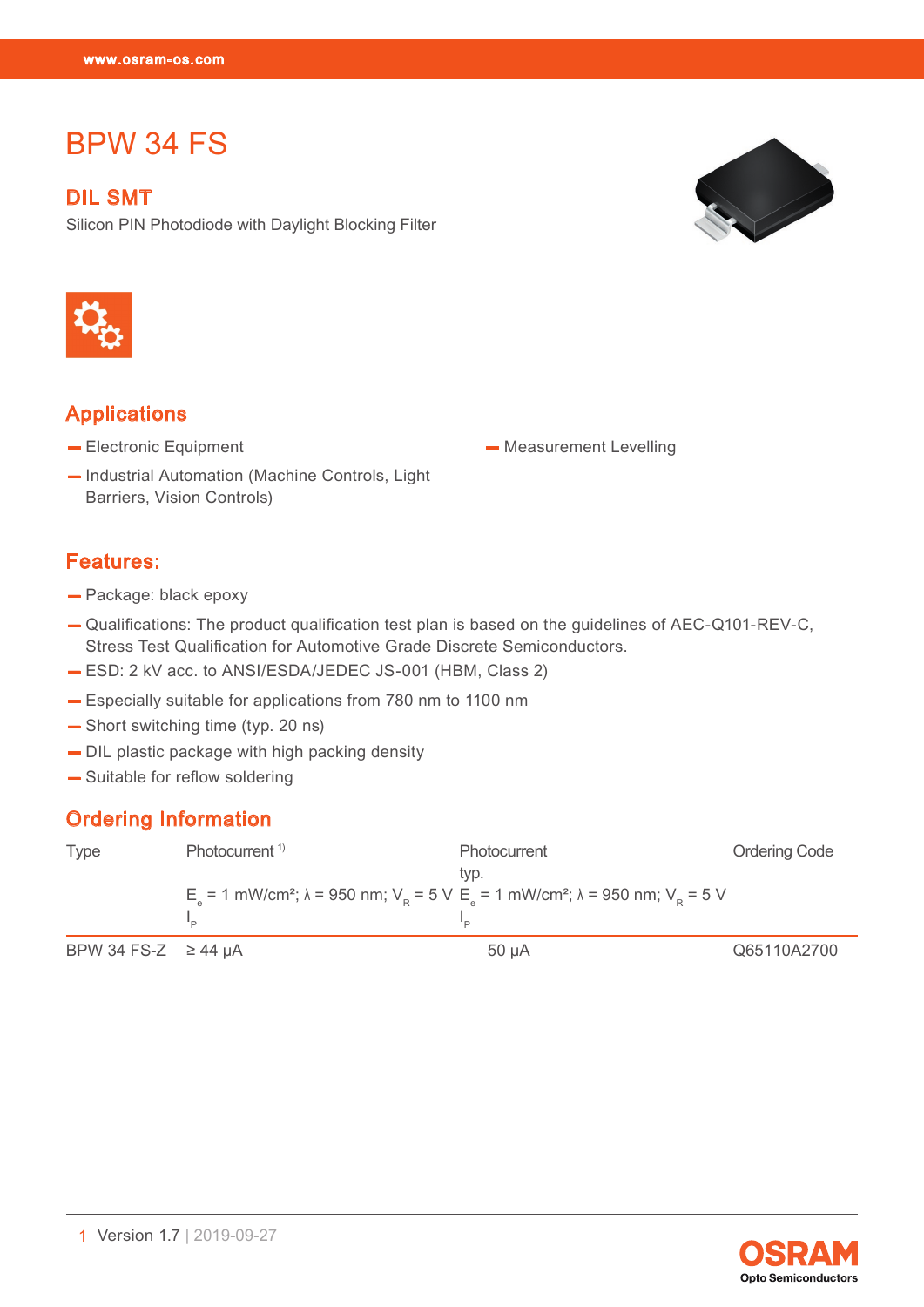#### Maximum Ratings

| $T_{0}$ = 25 °C                                                               |                                               |              |                    |
|-------------------------------------------------------------------------------|-----------------------------------------------|--------------|--------------------|
| Parameter                                                                     | Symbol                                        |              | Values             |
| <b>Operating Temperature</b>                                                  | $\mathsf{T}_{\scriptscriptstyle \mathsf{op}}$ | min.<br>max. | $-40$ °C<br>100 °C |
| Storage temperature                                                           | $\mathsf{T}_{\text{stg}}$                     | min.<br>max. | $-40$ °C<br>100 °C |
| Reverse voltage<br>t ≤ 2 µs; T <sub>∆</sub> = 25 °C                           | $V_R$                                         | max.         | 16 V               |
| Reverse voltage<br>$t \leq 2$ min                                             | $V_R$                                         | max.         | 32 V               |
| Total power dissipation                                                       | $P_{\text{tot}}$                              | max.         | 150 mW             |
| <b>ESD withstand voltage</b><br>acc. to ANSI/ESDA/JEDEC JS-001 (HBM, Class 2) | $\mathsf{V}_{\texttt{ESD}}$                   | max.         | $2$ kV             |

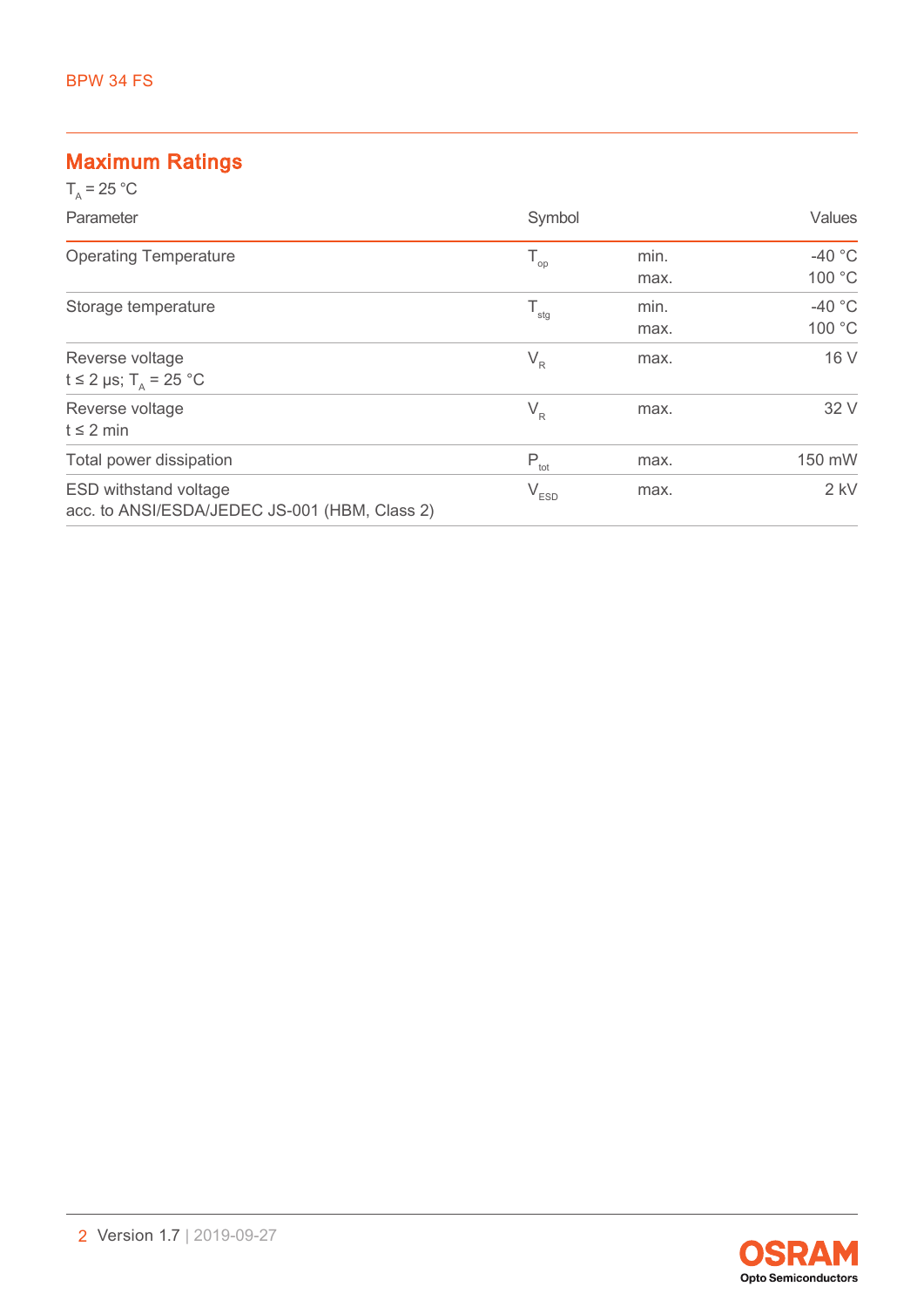#### **Characteristics**

| $T_a = 25 °C$                                                                |                          |              |                                   |
|------------------------------------------------------------------------------|--------------------------|--------------|-----------------------------------|
| Parameter                                                                    | Symbol                   |              | Values                            |
| Wavelength of max sensitivity                                                | $\lambda_{\text{S max}}$ | typ.         | 950 nm                            |
| Spectral range of sensitivity                                                | $\lambda_{10\%}$         | typ.         | 780  1100<br>nm                   |
| Radiant sensitive area                                                       | A                        | typ.         | $7.02$ mm <sup>2</sup>            |
| Dimensions of active chip area                                               | L x W                    | typ.         | $2.65 \times 2.65$<br>mm x mm     |
| Half angle                                                                   | φ                        | typ.         | 60°                               |
| Dark current<br>$V_R$ = 10 V                                                 | $I_R$                    | typ.<br>max. | 2 nA<br>30 nA                     |
| Spectral sensitivity of the chip<br>$\lambda$ = 950 nm                       | $S_{\lambda}$            | typ.         | 0.7 A/W                           |
| Quantum yield of the chip<br>$\lambda$ = 950 nm                              | η                        | typ.         | 0.91 Electrons<br>/ Photon        |
| Open-circuit voltage<br>$E_a = 0.5$ mW/cm <sup>2</sup> ; $\lambda = 950$ nm  | $V_{O}$                  | min.<br>typ. | 275 mV<br>330 mV                  |
| Short-circuit current<br>$E_a = 0.5$ mW/cm <sup>2</sup> ; $\lambda = 950$ nm | $I_{SC}$                 | typ.         | $25 \mu A$                        |
| Rise time<br>$V_R$ = 5 V; R <sub>L</sub> = 50 Ω; λ = 850 nm                  | $t_{\rm r}$              | typ.         | $0.02$ $\mu s$                    |
| Fall time<br>$V_R$ = 5 V; R <sub>L</sub> = 50 Ω; λ = 850 nm                  | t,                       | typ.         | $0.02$ $\mu s$                    |
| Forward voltage<br>$IF$ = 100 mA; E = 0                                      | $V_F$                    | typ.         | 1.3V                              |
| Capacitance<br>$V_p = 0$ V; f = 1 MHz; E = 0                                 | $C_{0}$                  | typ.         | 72 pF                             |
| Temperature coefficient of voltage                                           | $TC_{\vee}$              | typ.         | $-2.6$ mV / K                     |
| Temperature coefficient of short-circuit current<br>$\lambda$ = 950 nm       | TC <sub>1</sub>          | typ.         | $0.18 \% / K$                     |
| Noise equivalent power<br>$V_p = 10 V$ ; $\lambda = 950$ nm                  | <b>NEP</b>               | typ.         | 0.036 pW /<br>$Hz$ <sup>1/2</sup> |
| <b>Detection limit</b><br>$V_R$ = 5 V; λ = 850 nm                            | $D^*$                    | typ.         | 7.3e12 cm x<br>$Hz^{1/2} / W$     |

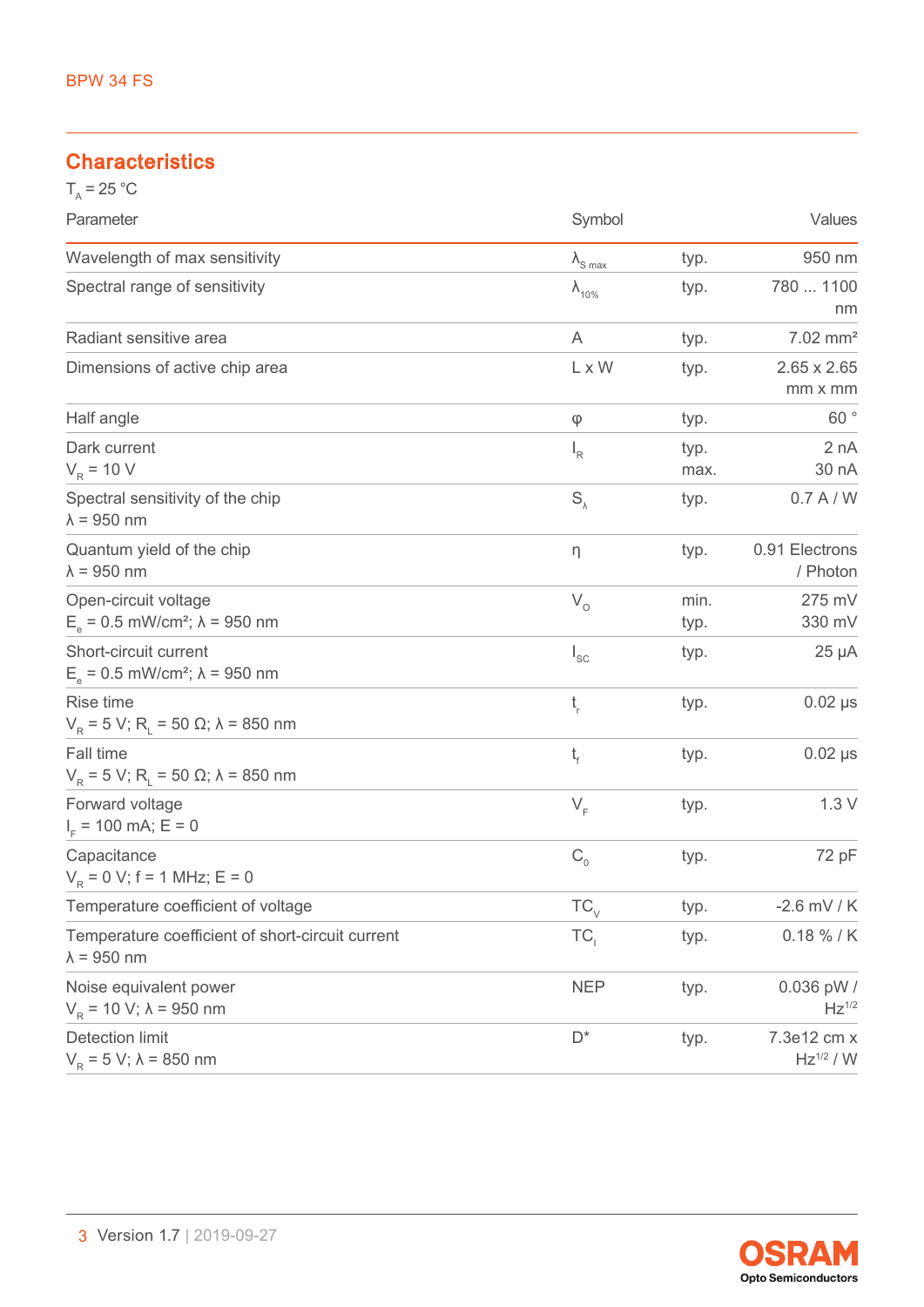## Relative Spectral Sensitivity<sup>[2\),](#page-15-0) [3\)](#page-15-0)</sup>

 $S_{rel} = f (\lambda)$ 



## Directional Characteristics<sup>[2\),](#page-15-0) [3\)](#page-15-0)</sup>

 $S_{rel} = f(\varphi)$ 



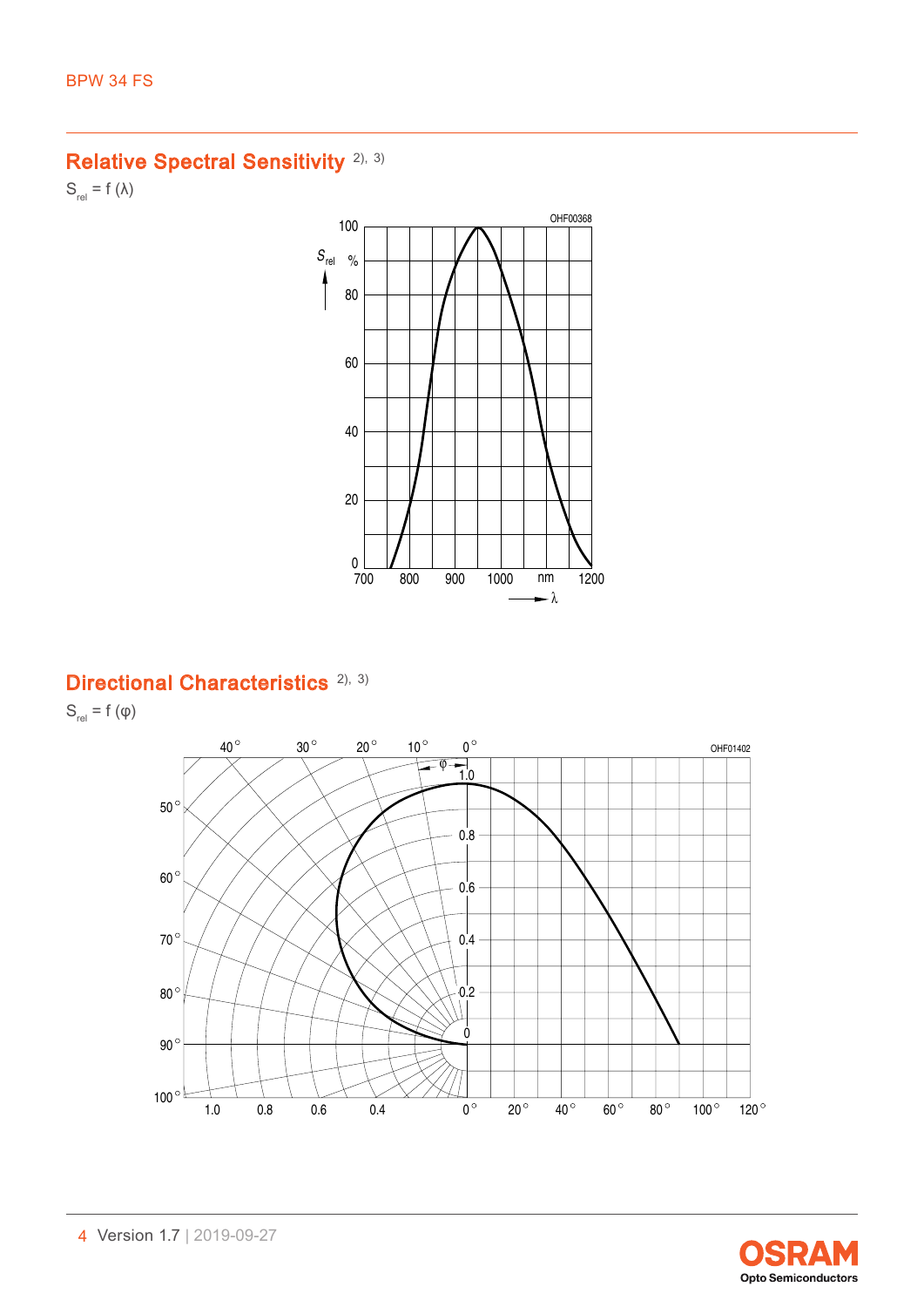### Photocurrent/Open-Circuit Voltage [2\),](#page-15-0) [3\)](#page-15-0)

 $I_{\text{p}}$  (V<sub>R</sub> = 5 V) / V<sub>O</sub> = f (E<sub>e</sub>)



## Dark Current<sup>[2\),](#page-15-0) [3\)](#page-15-0)</sup>





# Capacitance<sup>[2\),](#page-15-0) [3\)](#page-15-0)</sup>

 $C = f(V_R)$ ; f = 1MHz; E = 0; T<sub>A</sub> = 25°C

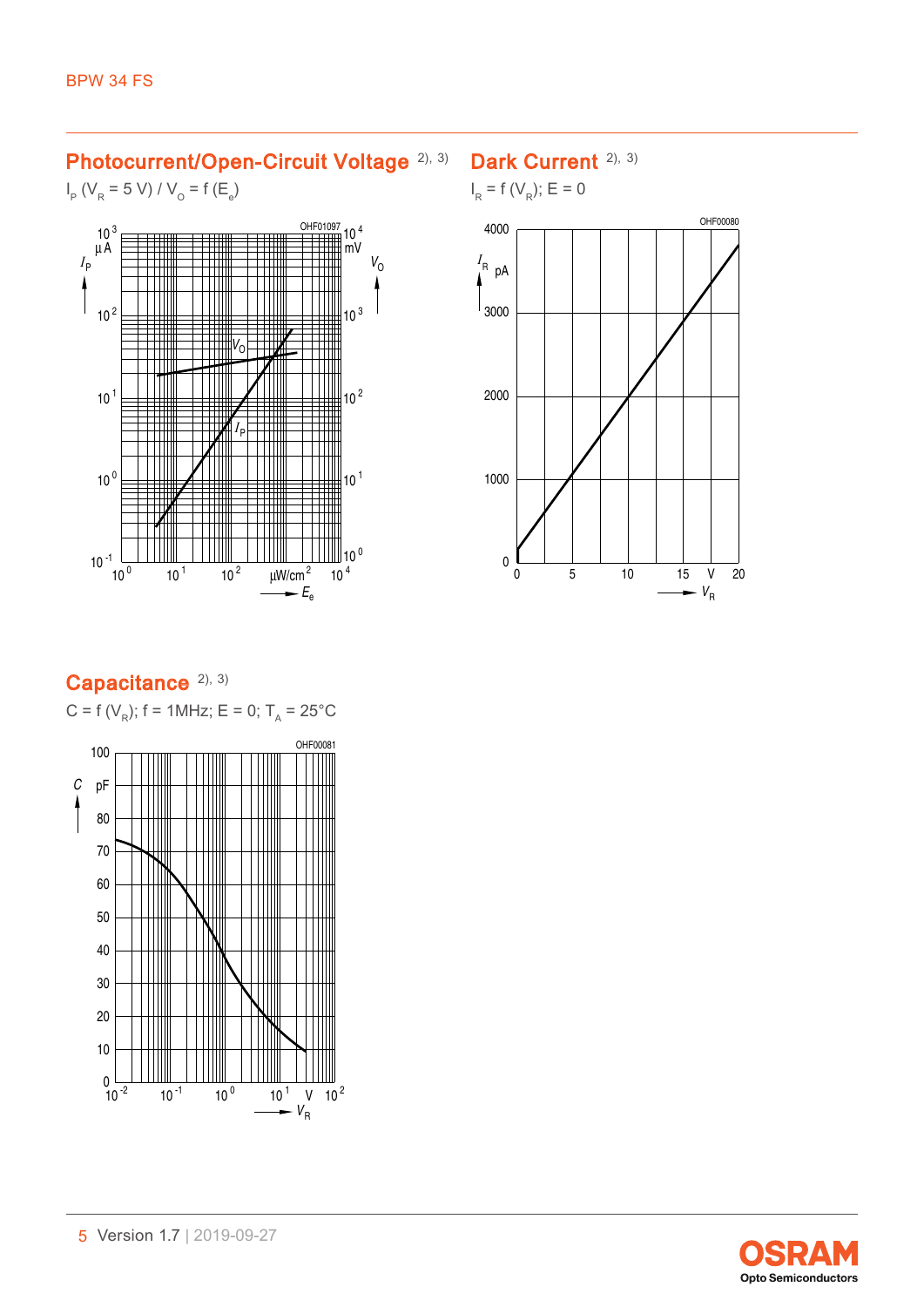$I_R$  = f (T<sub>A</sub>); E = 0; V<sub>R</sub> = 10 V



## Power Consumption

 $P_{\text{tot}} = f(T_A)$ OHF00394 160 $P_{\text{tot}}$ <sup>mW</sup> 140 120 100 80 60 40 20  $0\frac{L}{0}$ <sup>0</sup> <sup>20</sup> <sup>40</sup> <sup>60</sup> <sup>80</sup> ˚C <sup>100</sup>  $\overline{\phantom{a}}$ *T* A

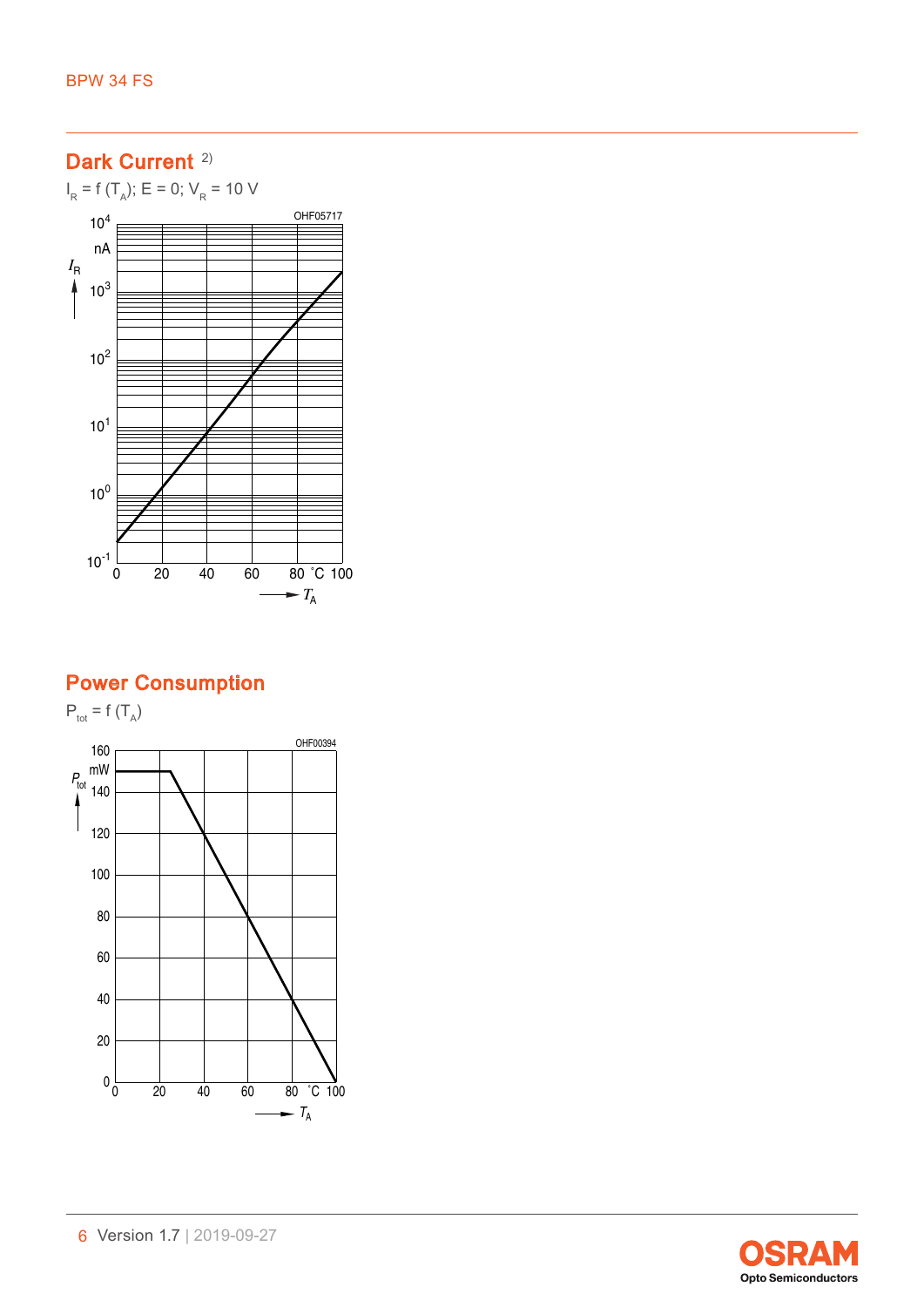

## Further Information:

Approximate Weight: 43.0 mg Package marking: Cathode

**Opto Semiconductors**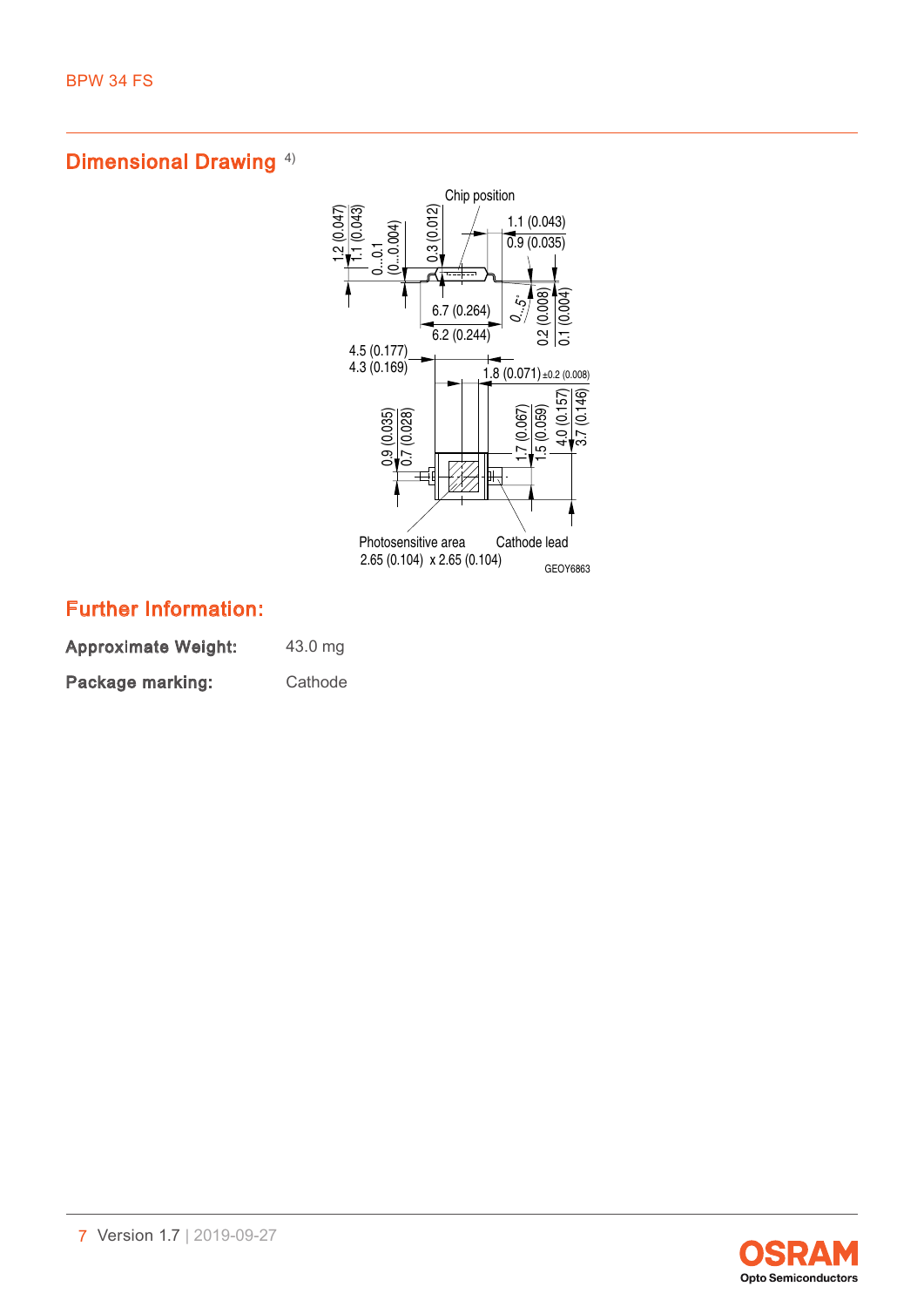## Recommended Solder Pad [4\)](#page-15-0)







 $4.8$ 님  $\overline{\mathscr{H}}$  $\frac{9}{1}$  $1.3$  $1.3$ Solder stencil

Component Location on Pad



E062.3010.111 -03

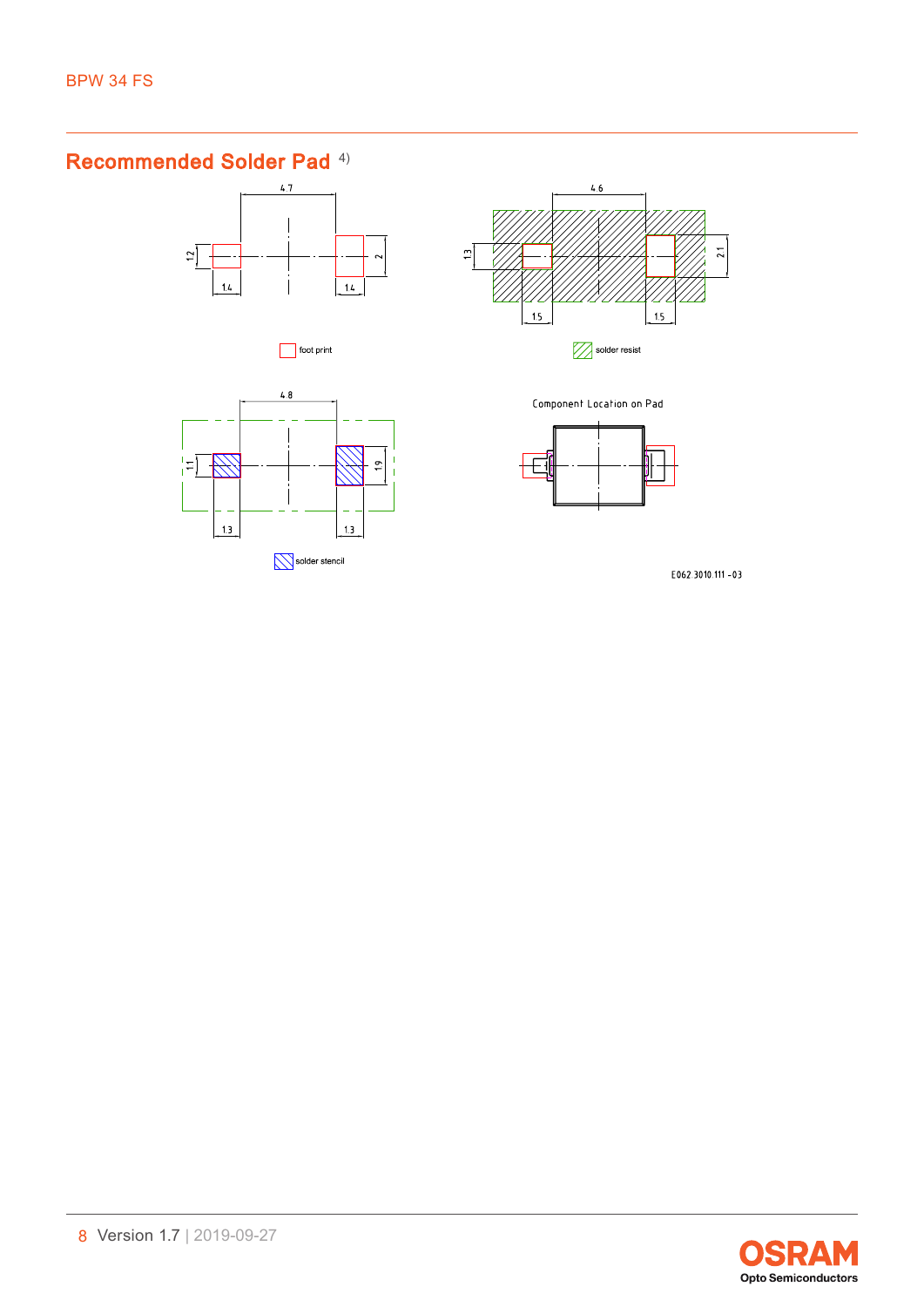## Reflow Soldering Profile

Product complies to MSL Level 4 acc. to JEDEC J-STD-020E



| <b>Profile Feature</b>                                                   | Symbol      | Pb-Free (SnAgCu) Assembly |                |                 | Unit         |
|--------------------------------------------------------------------------|-------------|---------------------------|----------------|-----------------|--------------|
|                                                                          |             | <b>Minimum</b>            | Recommendation | Maximum         |              |
| Ramp-up rate to preheat <sup>*</sup><br>25 °C to 150 °C                  |             |                           | $\overline{2}$ | 3               | K/s          |
| Time $t_{\rm s}$<br>$T_{\text{Smin}}$ to $T_{\text{Smax}}$               | $t_{\rm s}$ | 60                        | 100            | 120             | S            |
| Ramp-up rate to peak <sup>*</sup><br>$T_{\text{Smax}}$ to $T_{\text{p}}$ |             |                           | $\overline{2}$ | 3               | K/s          |
| Liquidus temperature                                                     | Τ,          |                           | 217            |                 | $^{\circ}$ C |
| Time above liquidus temperature                                          | t,          |                           | 80             | 100             | $\mathbb S$  |
| Peak temperature                                                         | $T_{\rm p}$ |                           | 245            | 260             | $^{\circ}$ C |
| Time within 5 °C of the specified peak<br>temperature $T_p - 5K$         | $t_{\rm p}$ | 10                        | 20             | 30              | $\mathbb S$  |
| Ramp-down rate*<br>$T_{\rm p}$ to 100 °C                                 |             |                           | 3              | $6\phantom{1}6$ | K/s          |
| Time<br>25 °C to $T_{\rm p}$                                             |             |                           |                | 480             | S            |

All temperatures refer to the center of the package, measured on the top of the component \* slope calculation DT/Dt: Dt max. 5 s; fulfillment for the whole T-range

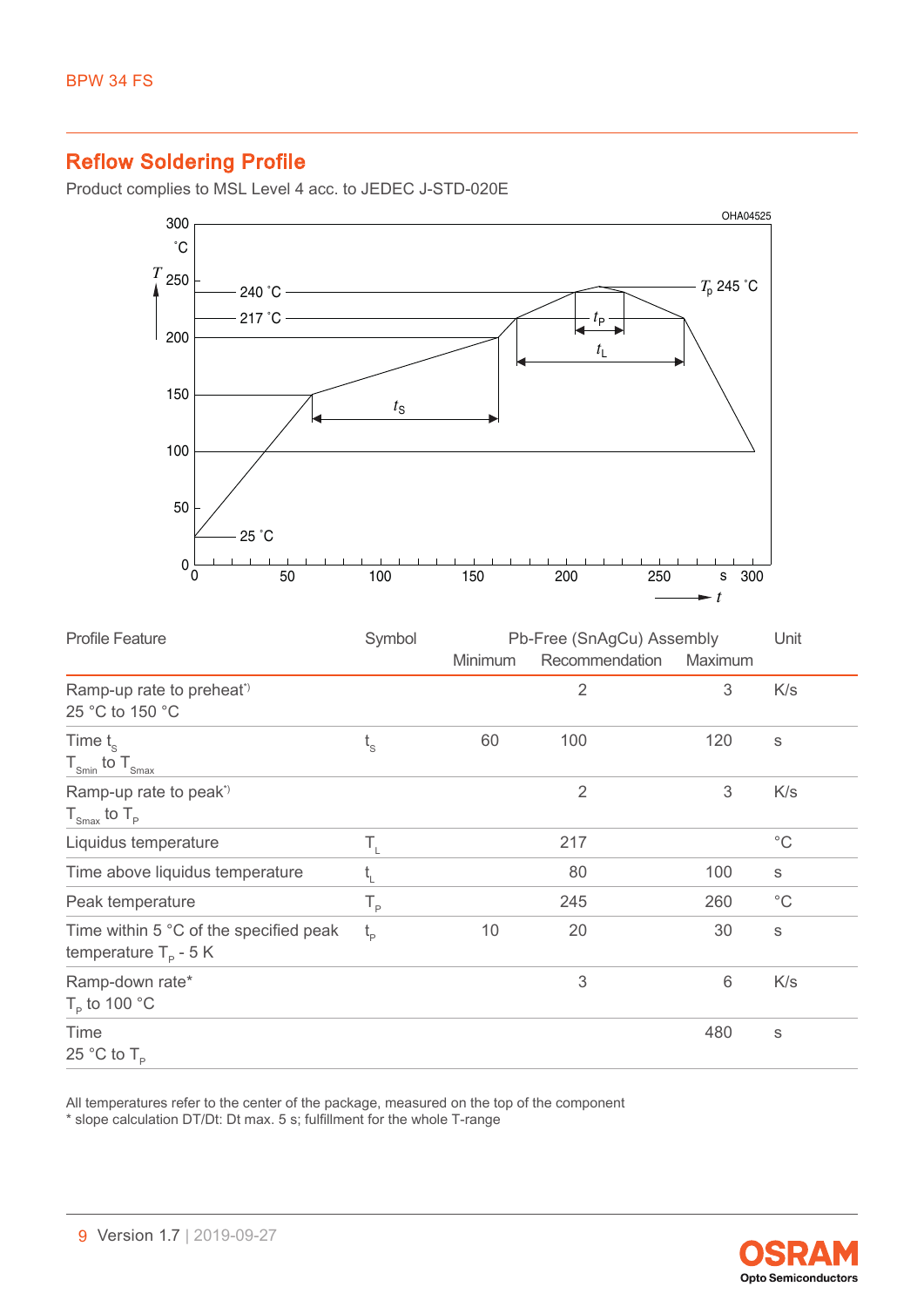

OHAY2287

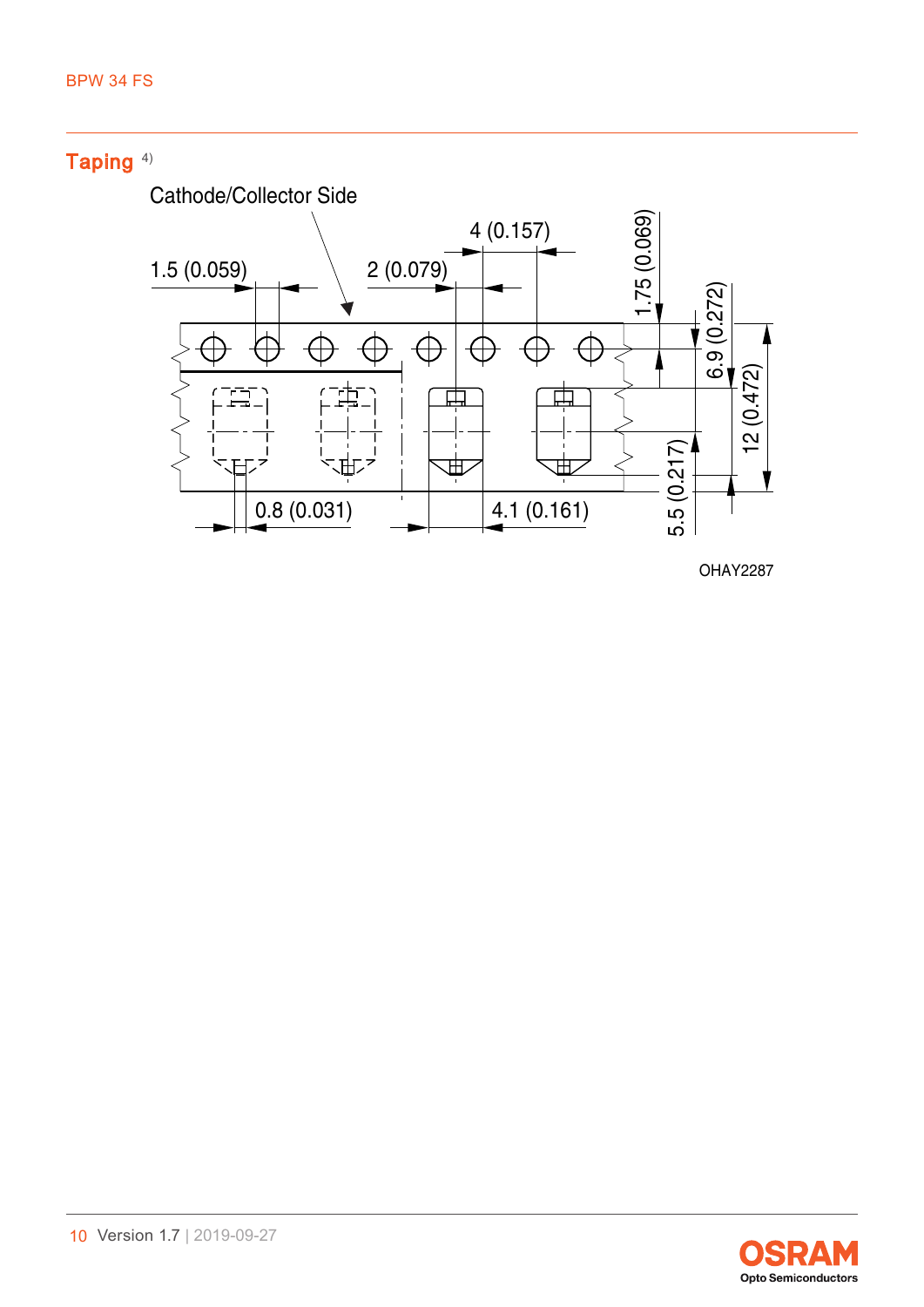## Tape and Reel [5\)](#page-15-0)



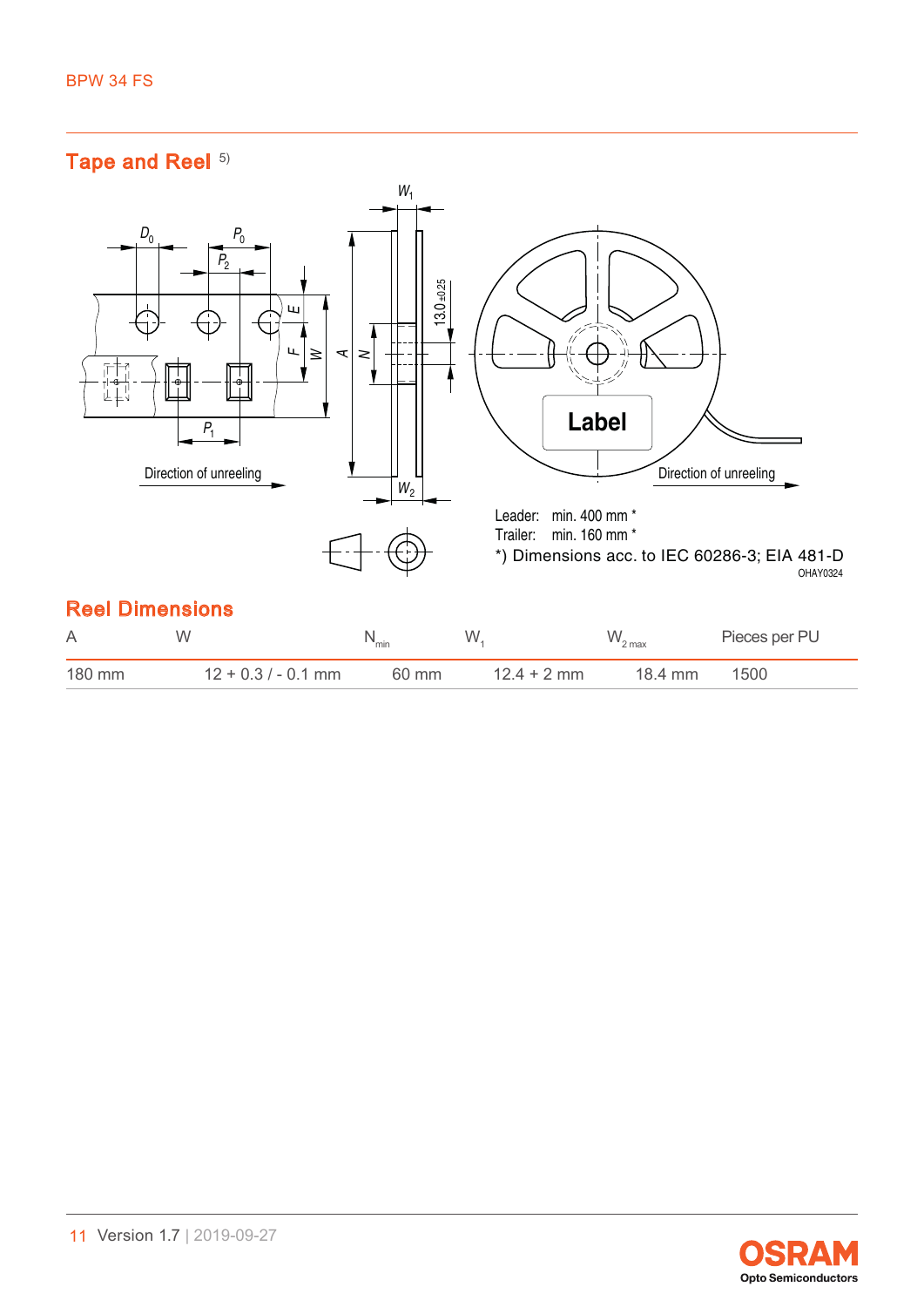## Barcode-Product-Label (BPL)



## Dry Packing Process and Materials<sup>[4\)](#page-15-0)</sup>



Moisture-sensitive product is packed in a dry bag containing desiccant and a humidity card according JEDEC-STD-033.

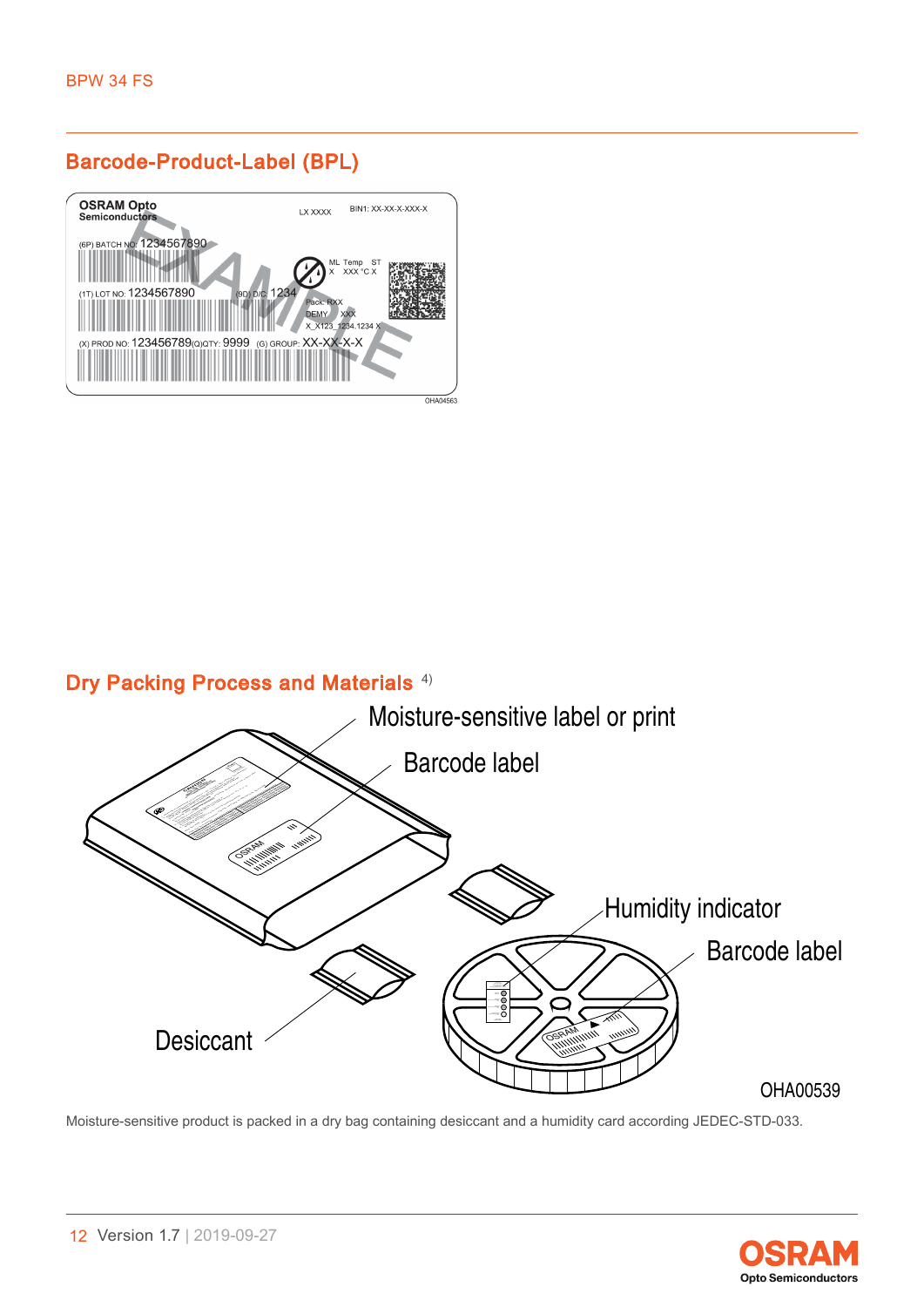

 $195 \pm 5 \text{ mm}$   $195 \pm 5 \text{ mm}$   $30 \pm 5 \text{ mm}$ 

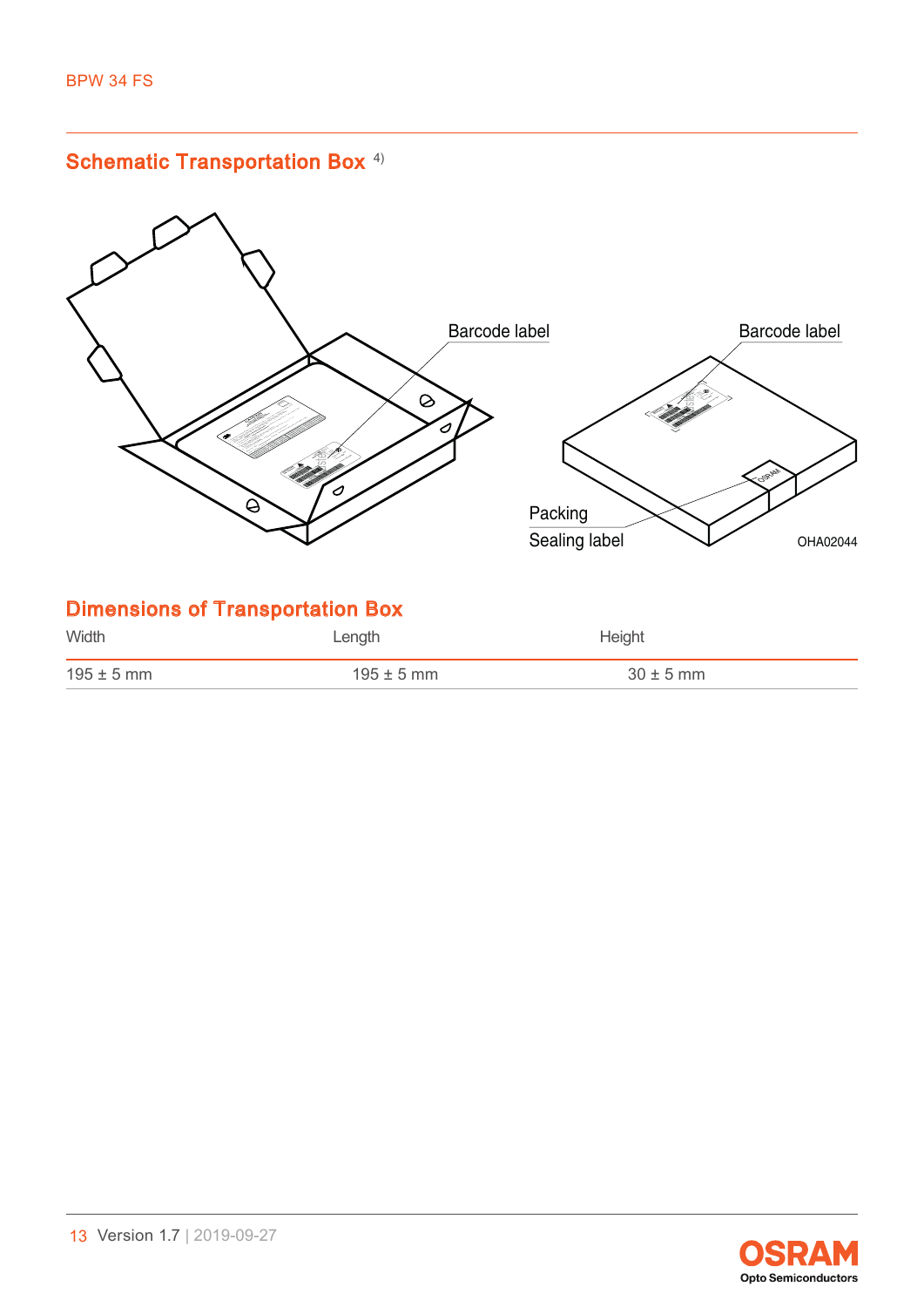#### **Notes**

The evaluation of eye safety occurs according to the standard IEC 62471:2006 (photo biological safety of lamps and lamp systems). Within the risk grouping system of this IEC standard, the device specified in this data sheet falls into the class **exempt group (exposure time 10000 s)**. Under real circumstances (for exposure time, conditions of the eye pupils, observation distance), it is assumed that no endangerment to the eye exists from these devices. As a matter of principle, however, it should be mentioned that intense light sources have a high secondary exposure potential due to their blinding effect. When looking at bright light sources (e.g. headlights), temporary reduction in visual acuity and afterimages can occur, leading to irritation, annoyance, visual impairment, and even accidents, depending on the situation.

Subcomponents of this device contain, in addition to other substances, metal filled materials including silver. Metal filled materials can be affected by environments that contain traces of aggressive substances. Therefore, we recommend that customers minimize device exposure to aggressive substances during storage, production, and use. Devices that showed visible discoloration when tested using the described tests above did show no performance deviations within failure limits during the stated test duration. Respective failure limits are described in the IEC60810.

OSRAM Opto Semiconductors declares that this product contains DEHP (Diethylhexylphthalat) CAS 117- 81-7 above the current RoHS and REACh SVHC limit of 0.1%. A full Product Material Data Sheet (MDS) is available on request.

For further application related information please visit www.osram-os.com/appnotes

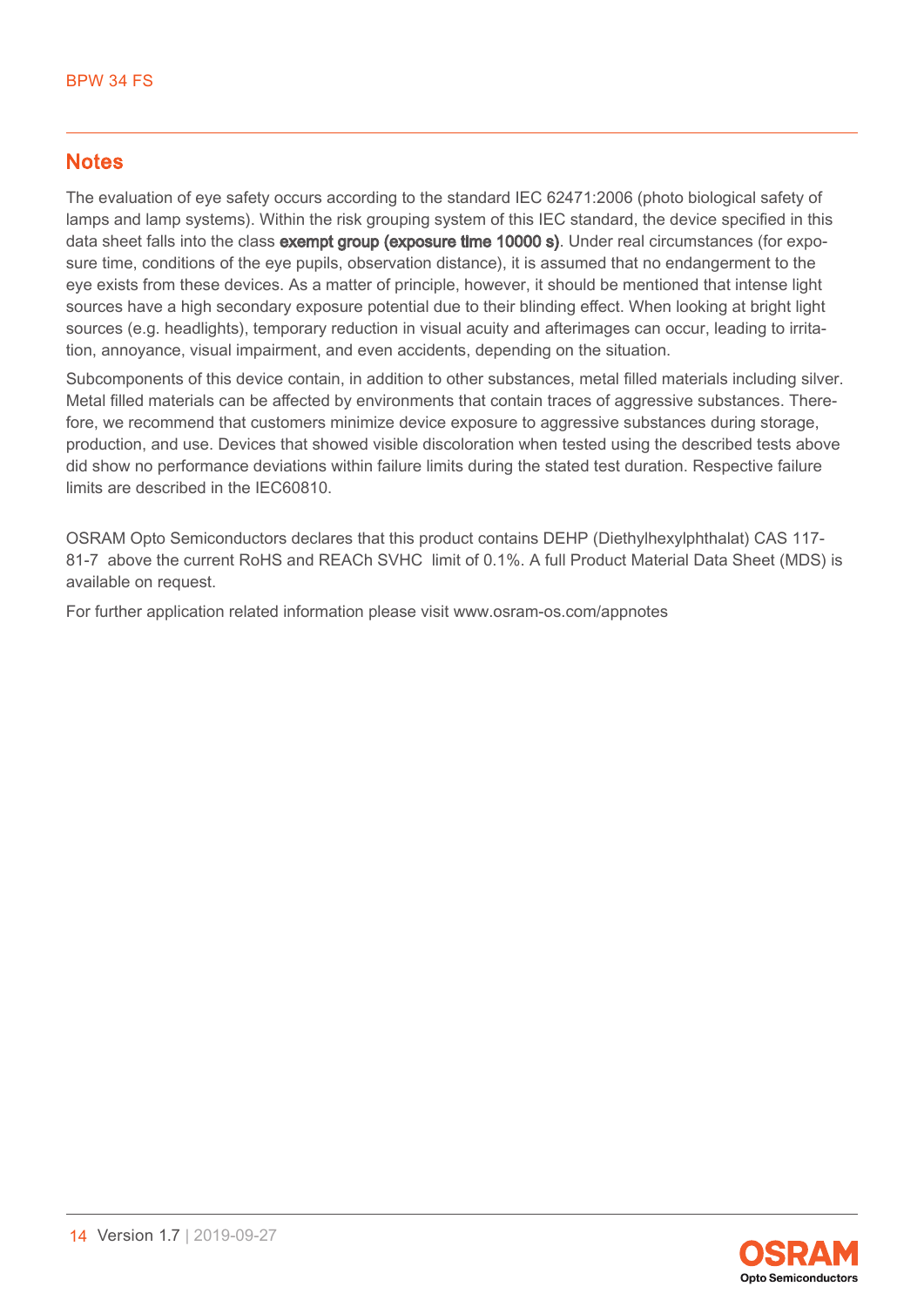#### Disclaimer

#### Attention please!

The information describes the type of component and shall not be considered as assured characteristics. Terms of delivery and rights to change design reserved. Due to technical requirements components may contain dangerous substances.

For information on the types in question please contact our Sales Organization.

If printed or downloaded, please find the latest version on the OSRAM OS website.

#### Packing

Please use the recycling operators known to you. We can also help you – get in touch with your nearest sales office. By agreement we will take packing material back, if it is sorted. You must bear the costs of transport. For packing material that is returned to us unsorted or which we are not obliged to accept, we shall have to invoice you for any costs incurred.

#### Product and functional safety devices/applications or medical devices/applications

OSRAM OS components are not developed, constructed or tested for the application as safety relevant component or for the application in medical devices.

OSRAM OS products are not qualified at module and system level for such application.

In case buyer – or customer supplied by buyer – considers using OSRAM OS components in product safety devices/applications or medical devices/applications, buyer and/or customer has to inform the local sales partner of OSRAM OS immediately and OSRAM OS and buyer and /or customer will analyze and coordinate the customer-specific request between OSRAM OS and buyer and/or customer.

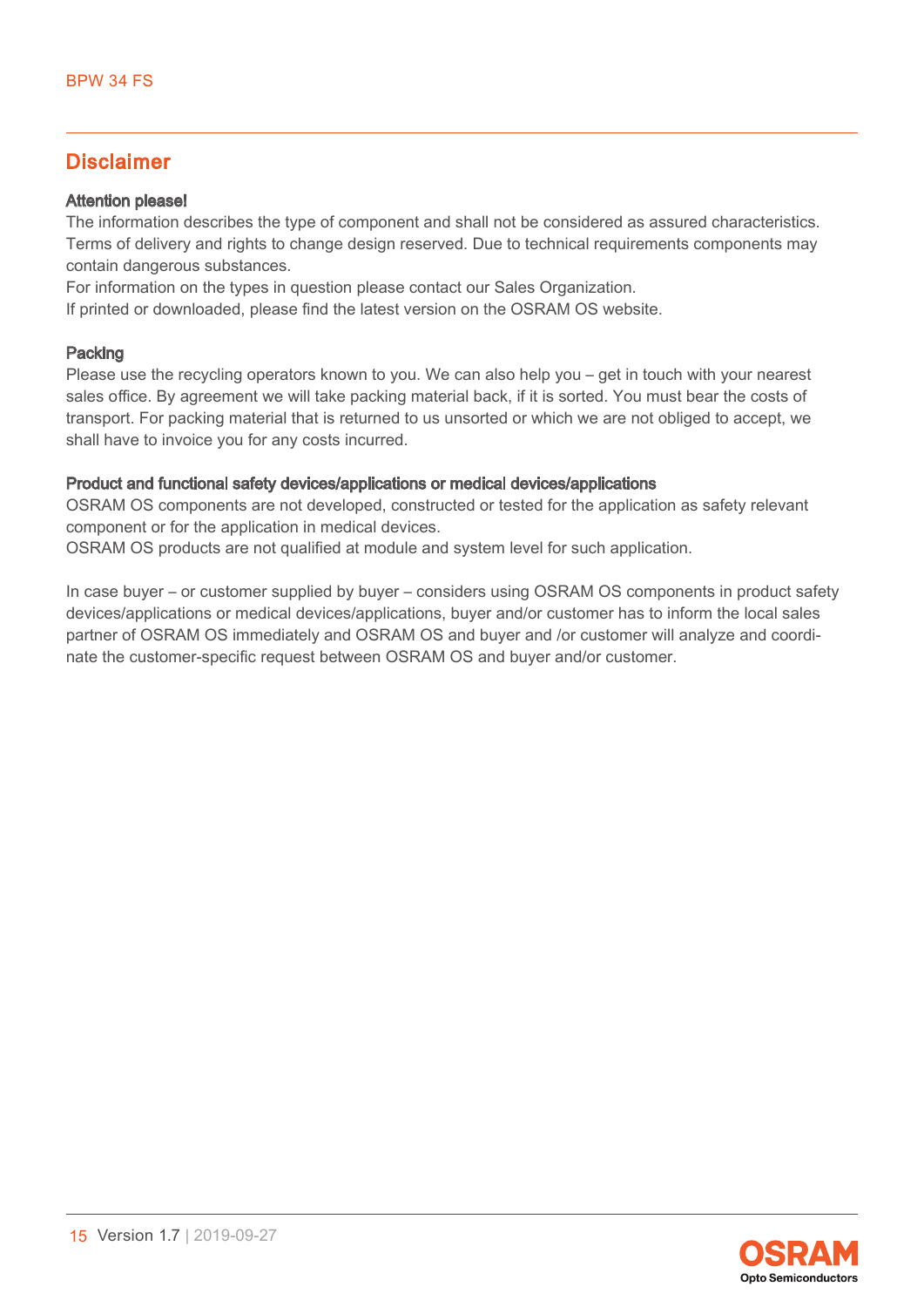#### <span id="page-15-0"></span>**Glossary**

- <sup>1)</sup> Photocurrent: The photocurrent values are measured (by irradiating the devices with a homogenous light source and applying a voltage to the device) with a tolerance of ±11 %.
- <sup>2)</sup> Typical Values: Due to the special conditions of the manufacturing processes of semiconductor devices, the typical data or calculated correlations of technical parameters can only reflect statistical figures. These do not necessarily correspond to the actual parameters of each single product, which could differ from the typical data and calculated correlations or the typical characteristic line. If requested, e.g. because of technical improvements, these typ. data will be changed without any further notice.
- <sup>3)</sup> Testing temperature:  $TA = 25^{\circ}C$  (unless otherwise specified)
- 4) Tolerance of Measure: Unless otherwise noted in drawing, tolerances are specified with  $\pm 0.1$  and dimensions are specified in mm.
- <sup>5)</sup> Tape and Reel: All dimensions and tolerances are specified acc. IEC 60286-3 and specified in mm.